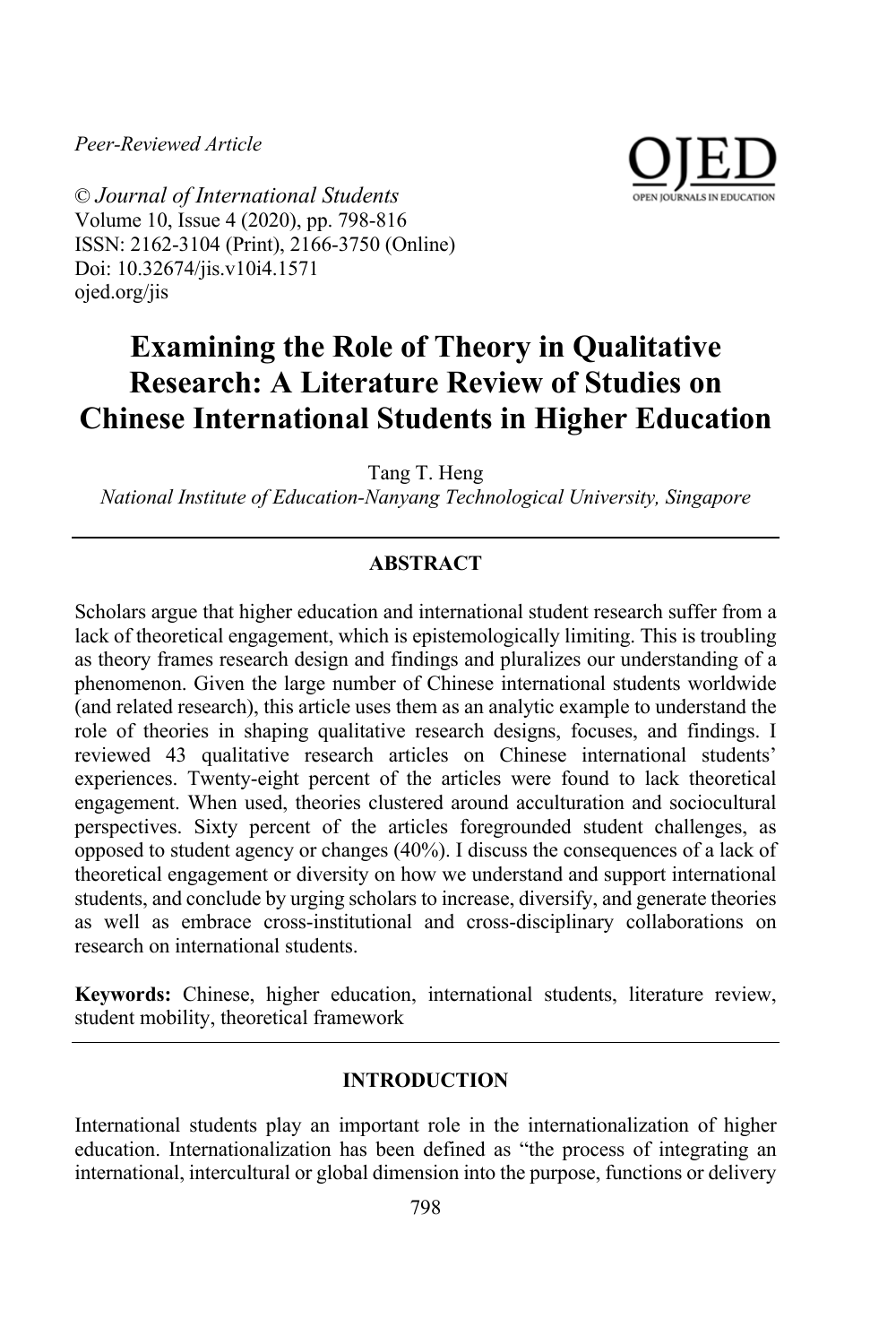of post-secondary education" (Knight, 2004, p. 11). Valued for the economic, cultural, and globalizing benefits they bring, international students are heavily recruited by higher education institutions as an expedient way to internationalize (Guo & Guo, 2017). Given this connection, research on international students and internationalization has been rapidly gaining ground over the past two decades (Bedenlier et al., 2018; Tight, 2018). The recurrence of "students" as a theme in internationalization research since 2007 (Bedenlier et al., 2018), for instance, highlights the centrality of international students in internationalization research. However, scholars have observed that the field of higher education, as with research on international students, is either deeply atheoretical or theoretically narrow, crippling the field's maturity and influence (Abdullah et al., 2014; Marginson et al., 2010; Ryan, 2011; Tight, 2004). In response to these observations, I conducted a literature review to examine in-depth the role theory plays in relation to research design and focus. I used qualitative research on Chinese international students' experiences as an analytic case, as this student population forms the largest source of international students worldwide, and there is a burgeoning body of associated research that I could leverage. Consequently, I argue for more engagement, explication, and diversification of theory in qualitative research on international students in higher education.

To set the context for this article, I begin by first defining theory, theoretical framework, and paradigm, as well as elaborating on the role of theory in research. Thereafter, I discuss empirical research examining the role of theory in higher education and international student research, before explaining why Chinese international students are adopted as an analytic case.

## **Role of Theory in Research**

Maxwell (2005) defined theory in qualitative research as "a set of concepts and the proposed relationships among these, a structure that is intended to represent or model something about the world" (p. 42). This systematic structure of concepts to explain or predict a particular phenomenon guides researchers in thinking about the phenomenon studied and choice of methodologies (Merriam, 2002). Researchers beginning a study may hold a "tentative theory" (Maxwell, 2005, p. 33) grounded in personal experiences or concepts from academic literature of the phenomena of investigation. From a tentative theory, a coherent assembly of relevant literature, concepts, and theories, woven in with assumptions, expectations, and beliefs, forms a theoretical framework. This framework drives a study through its justification, definition of research questions, selection of methods, identification of validity threats, and interpretation of findings (Maxwell, 2005; Merriam, 2002). Apart from framing research studies, understanding of phenomena or hypothesizing the validity of theories, theories can also be generated from empirical research. Grounded theory, for instance, is a popular methodology for generating theory through constant comparison and testing of emergent theories with data (Strauss & Corbin, 1994).

A theoretical framework is not to be confused with a literature review as the latter is a synthesis of major themes in the literature, lacking ideas that impart rigor into how problems, methods, and validity are to be understood (Rocco & Plakhotnik,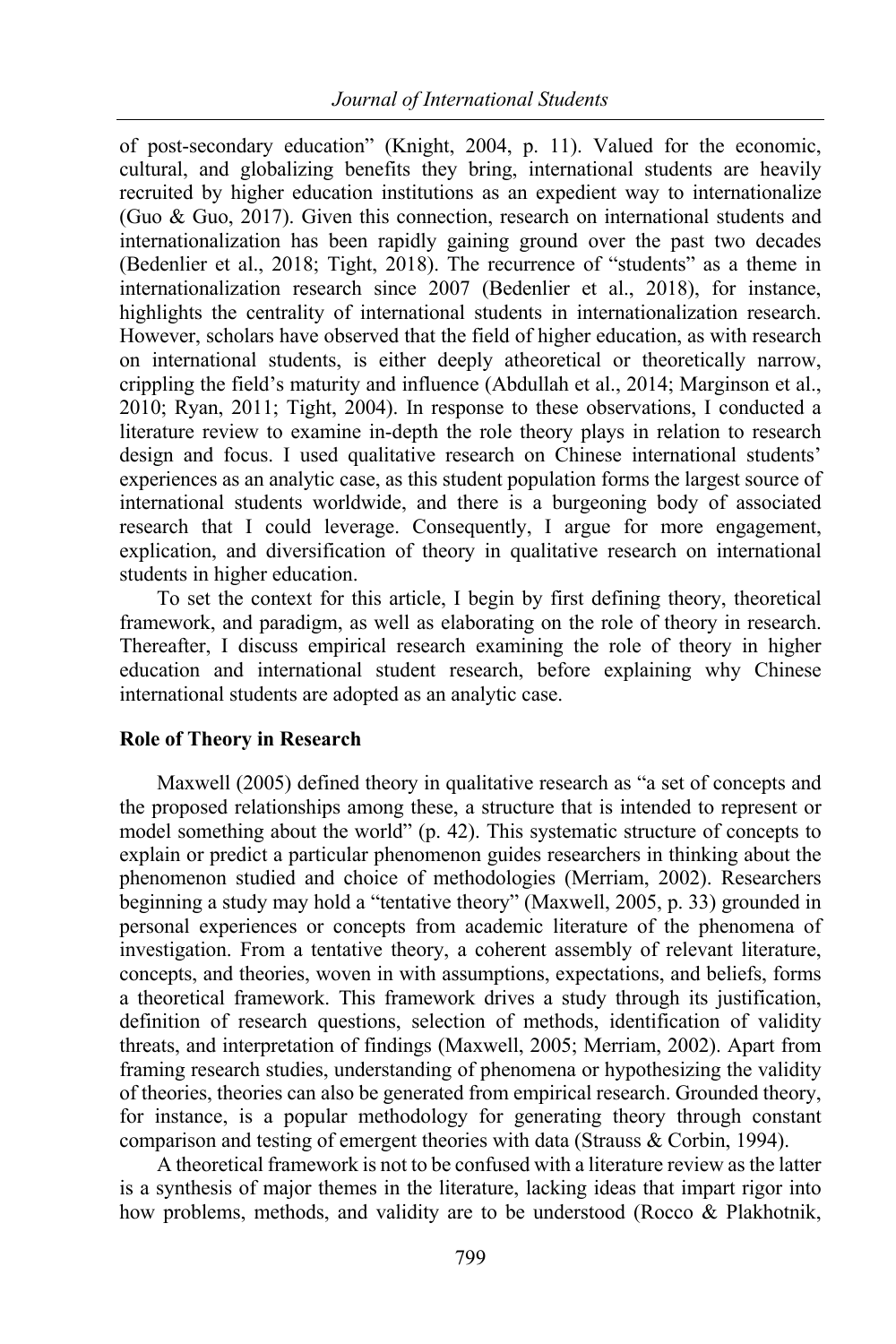2009). While some have used the terms theoretical and conceptual frameworks interchangeably, Rocco and Plakhotnik (2009) differentiated them by arguing that the former draws from specific theories with a goal toward its investigation, whereas the latter draws from a network of concepts relevant to the study's goals while in search of an emergent theory. For the purpose of this article, however, I use these terms interchangeably as the focus is on a broad interpretation of theory and its role in qualitative research.

Intimately related to a theoretical or conceptual framework is the paradigm within which a study is situated. A paradigm, or interpretive framework, is a complex interplay of a "researcher's epistemological, ontological, and methodological premises" (Denzin & Lincoln, 2005, p. 22). Indeed, this article is premised upon Denzin and Lincoln's (2005) argument that theoretical perspectives drive research goals, questions, methods, and findings, and are linked to a researcher's paradigm, which is in turn shaped by his or her personal history, sociocultural environment, and any other external influences. Embedded within a paradigm are assumptions around how and what we know, as well as the nature of being, and these assumptions are tied to fundamental beliefs and value systems (Kuhn, 1970).

By extension, educational research is value laden as it is influenced by a researcher's sense of what is useful or important. In turn, values influence how we construct, implement, and interpret our research (Lather, 1992; Pillow, 2003; Smith, 1983). Some values and beliefs are implicit and taken for granted, while others are explicit and contentious. Positionality statements included in qualitative research, for instance, foreground this nonneutral nature of knowledge development when researchers question how their identity shaped awareness, interpretations, and evaluations of the research approach or phenomenon investigated (Caelli et al., 2003). In the domain of social science research where the study of human society and relationships is "inseparably connected to our minds with all the attendant subjectivity, emotions, and values" (Smith, 1983, p. 5), I contend that absolute objectivity is elusive. Scholars have also cautioned that narrow adoption of paradigms in research can limit or skew understandings (Bodycott & Lai, 2012; Marginson et al., 2010; Stein, 2017). Thus, I assume that a diversity of paradigms and positionalities in research are to be valued as they allow us to access multiple perspectives around the phenomena being researched. A pluralist stance acknowledges that we need to live with complexity and uncertainty, and that there are diverse forms of knowledge and ways of knowing that are situated within specific contexts (Andreotti et al., 2011). In short, these assumptions around the subjectivity of research and importance of diverse paradigms frame this article as I approach my literature review from a qualitative, interpretative, and pluralist stance.

## **Theory in Higher Education and International Student Research**

Bedenlier et al. (2018) observed that market and institutional perspectives tend to dominate research on internationalization before 2007. Scholars have impressed on the need to diversify theoretical paradigms around internationalization beyond a market-based model, and suggested new paradigms—such as governance and regulation (Ramia et al., 2013), human security (Marginson et al., 2010),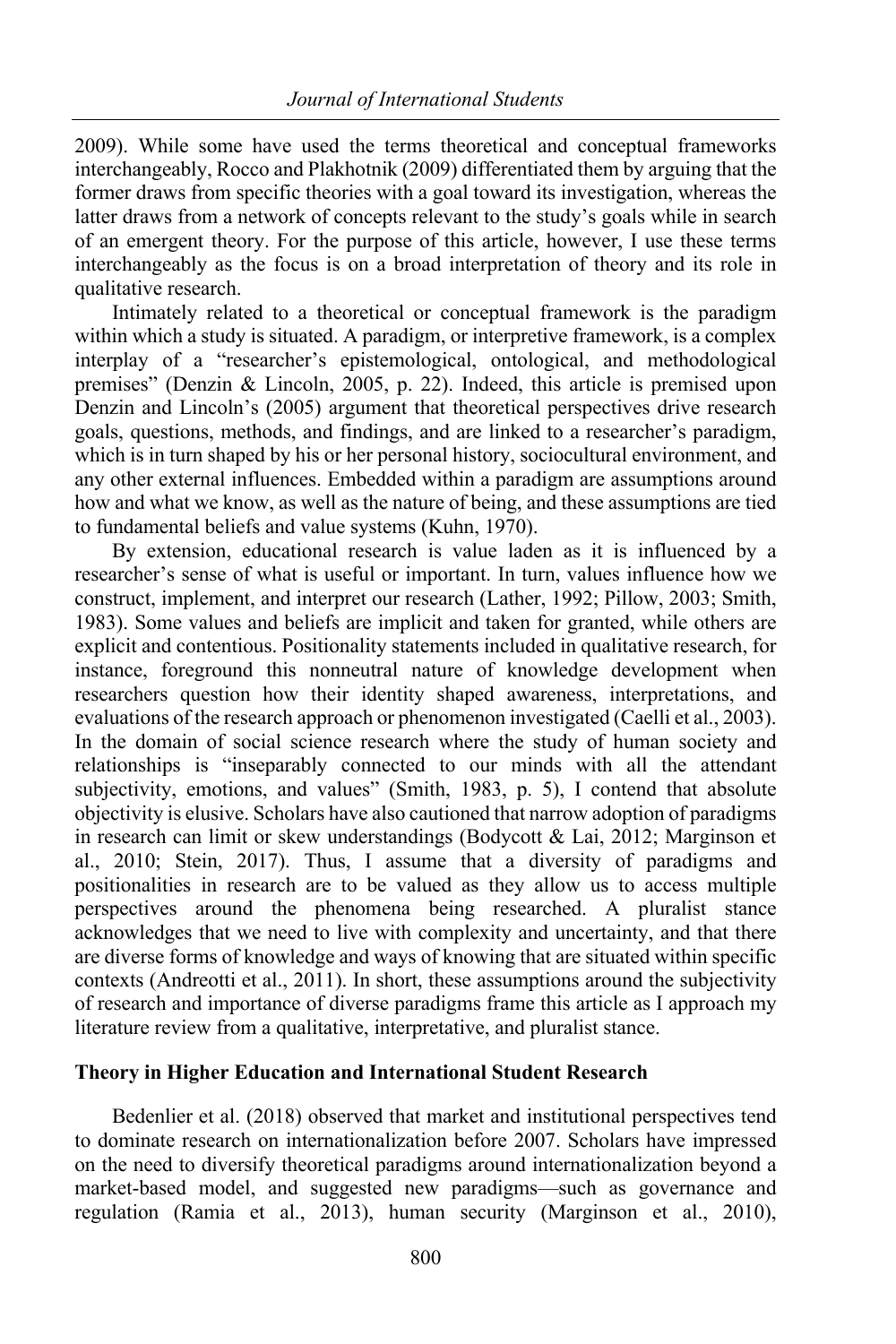transculturalism (Ryan, 2011), and decolonization (Stein, 2017)—to embrace. Changing patterns of student mobility, influenced by economic, political, technological, and institutional developments, likewise necessitate constant updating of theoretical paradigms. To illustrate, amidst increasing regional movements within higher education, Lee et al. (2017) observed that prevailing theoretical models of neoracism and discrimination analyzing the treatment of ethnic minority international students from less developed, non-Western countries studying in more developed Western countries are insufficient in explaining the discrimination faced by Chinese international students in South Korea because of overlapping racial phenotype and cultural values. Instead, Lee et al. developed a newer theoretical paradigm—neonationalism—as it better explains discrimination around international students studying within similar geographic or economic development zones. Thus, the continuous evolution of international students' mobility and experiences in higher education spells a need to diversify and update theoretical paradigms.

Yet, scholars argue that a large amount of research in higher education can be construed as "atheoretical"—i.e., "without explicit description, review or reexamination or modification of theories/ concepts/ models/ paradigms in guiding the research or review concerned" (Abdullah et al., 2014, p. 244). Out of 406 articles reviewed from prominent higher education journals in 2000, Tight (2004) found that 58% of them were atheoretical, 16% showed some evidence of theory engagement, while 26% were explicit in theory engagement. Theory, when discussed, tended to be shallow, with minimal deep engagement or debates. In particular, research on themes like student experience in higher education, tended to exhibit the least theoretical engagement. Ryan's (2011) observation that research around teaching and learning for international students "lacks a conceptual framework to underpin and transform research and practice" (p. 638) echoes Tight's (2004) findings. Abdullah et al. (2014) found similar results: 66% out of the 497 journal articles on international students they reviewed over the past 30 years were classified as atheoretical. They attributed the atheoretical nature of research on international students to different reasons: First, higher education institutions view international students as being on the periphery and tend to see them as problems; consequently, this restricts their engagement and understanding of international students through different lenses. Next, the commodification of higher education results in a top-down or transactional approach that prevents more holistic and bottom-up ways of understanding international students. Relatedly, Tight (2004) observed that one plausible reason for the atheoretical nature of higher education research is an unbalanced privileging of evidence-based practice—in examining what works best, less emphasis is consequently directed to theory.

The lack of theoretical engagement in research of international students is troubling. Studies lacking engagement in theory may run into study-related issues like loss of focus (Rocco & Plakhotnik, 2009). Field-related issues may include the omission of diverse perspectives (Stein, 2017), perpetuation of implicit bias (Heng, 2019), delay of a field's maturity (Kuhn, 1970), or restriction of findings to the local, rather than global (Abdullah et al., 2014). As such, one aim of this article is to update Tight (2004) and Abdullah et al.'s (2014) work by investigating the state of existing qualitative research on the experiences of Chinese international students in higher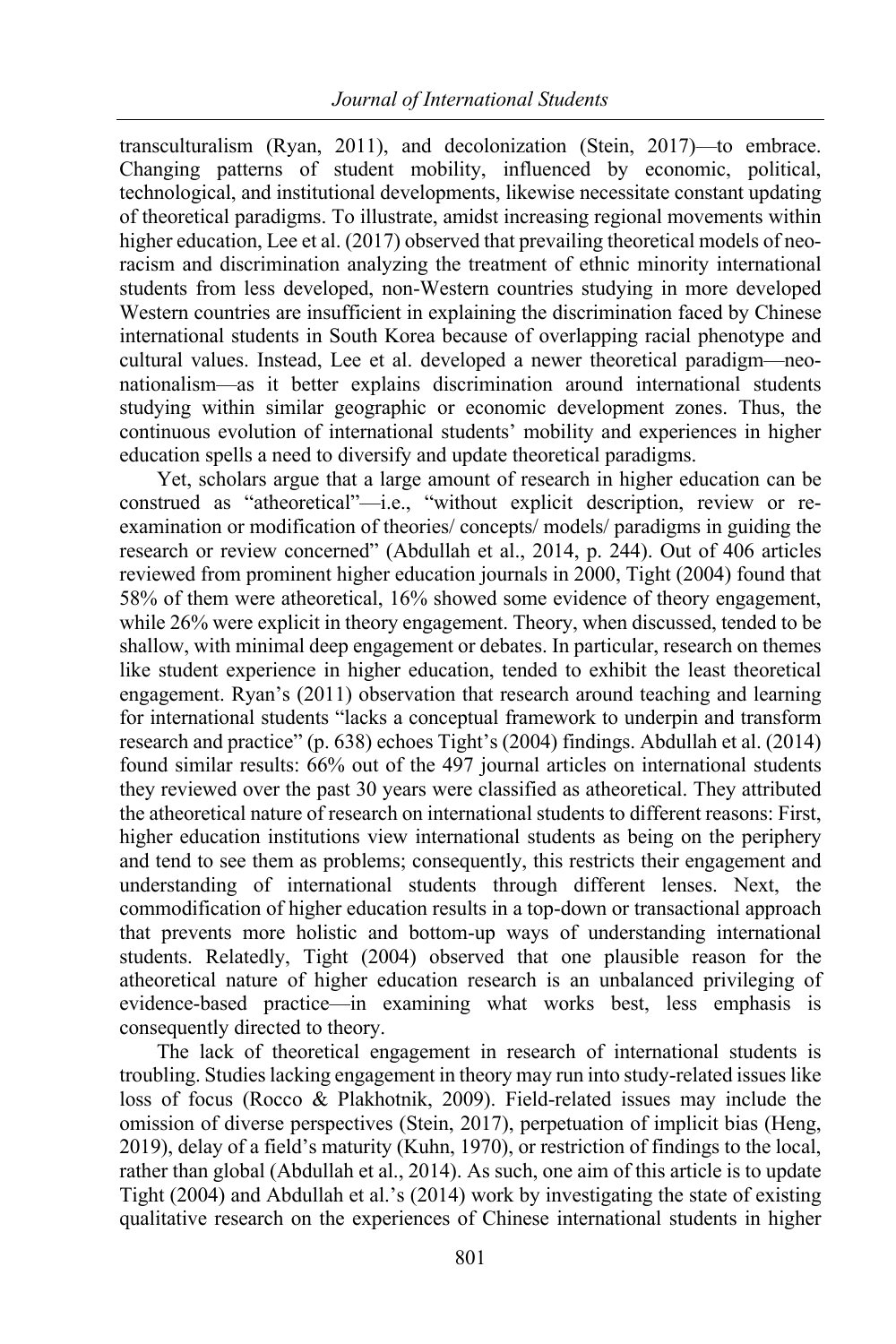education institutions through a review of literature. This scope is motivated by a desire to explore deeper descriptive details related to the use of theory in research to complement Tight (2004) and Abdullah et al.'s (2014) findings, as their studies tended to be high-level and synoptic. Another aim of this article is to provide an overview of the research landscape on Chinese international students' experiences, understand how theory has been used in this body of work, and explore its consequent implications. To this end, I conducted a literature review on Chinese international students in higher education.

#### **Research on Chinese International Students**

Chinese international students are used as an analytic example in this study as they constitute the largest proportion of international students worldwide and are the top source of international students in both traditional (e.g., Australia, the United Kingdom) and nontraditional destinations (e.g., Korea, Malaysia; UNESCO Institute for Statistics [UIS], 2019). Perspectives of Chinese international students are not always positive as evident by the press's negative reports (Abelmann & Kang, 2014) and research's frequent portrayal of them as a "challenge" (Henze & Zhu, 2012, p. 91). The body of work around Chinese international students has bloomed to the extent that in an analysis of two decades of literature on internationalization in the *Journal of Studies in International Education*, "China" emerged as one of three namelike concepts (the others being "United States" and "Europe"; Bedenlier et al., 2018). Thus, this literature offers fertile ground for close analysis of how theory is engaged in international student research. Through a review of the literature on Chinese international students, I analyze how theory has been used and how it affects research design and focus.

#### **RESEARCH APPROACH AND ANALYTIC FRAMEWORK**

As Abdullah et al.'s (2014) research follows from Tight's(2004) and focuses squarely on international students, I took reference predominantly from the former's research approach and analytic framework. Abdullah et al. utilized 15 of Tight's higher education journals and included the *Journal of Studies in International Education* (*JSIE*). *JSIE* was included as it yielded a large number of articles, is established internationally in the field of international and higher education, and has a higher impact factor. A total of 16 higher education journals were searched and are listed in Table 1. I searched for research articles that involved more than 50% Chinese international students as participants to ensure findings are reflective of the dominant group. I also searched for articles focused on understanding Chinese international students' experiences (e.g., academic, emotional, language, social experiences, coping strategies) as Abdullah et al.'s (2014) research found that such a focus constituted more than half of international student research. Search keywords included, but were not limited to, "China," "Chinese," "international students," "experience" and "satisf<sup>\*</sup>" (e.g., satisfaction). The search period was restricted to 2005 and 2017. As evident in Figure 1, the acceleration in outbound Chinese students occurred after 2002; given the time lag associated with the research and publication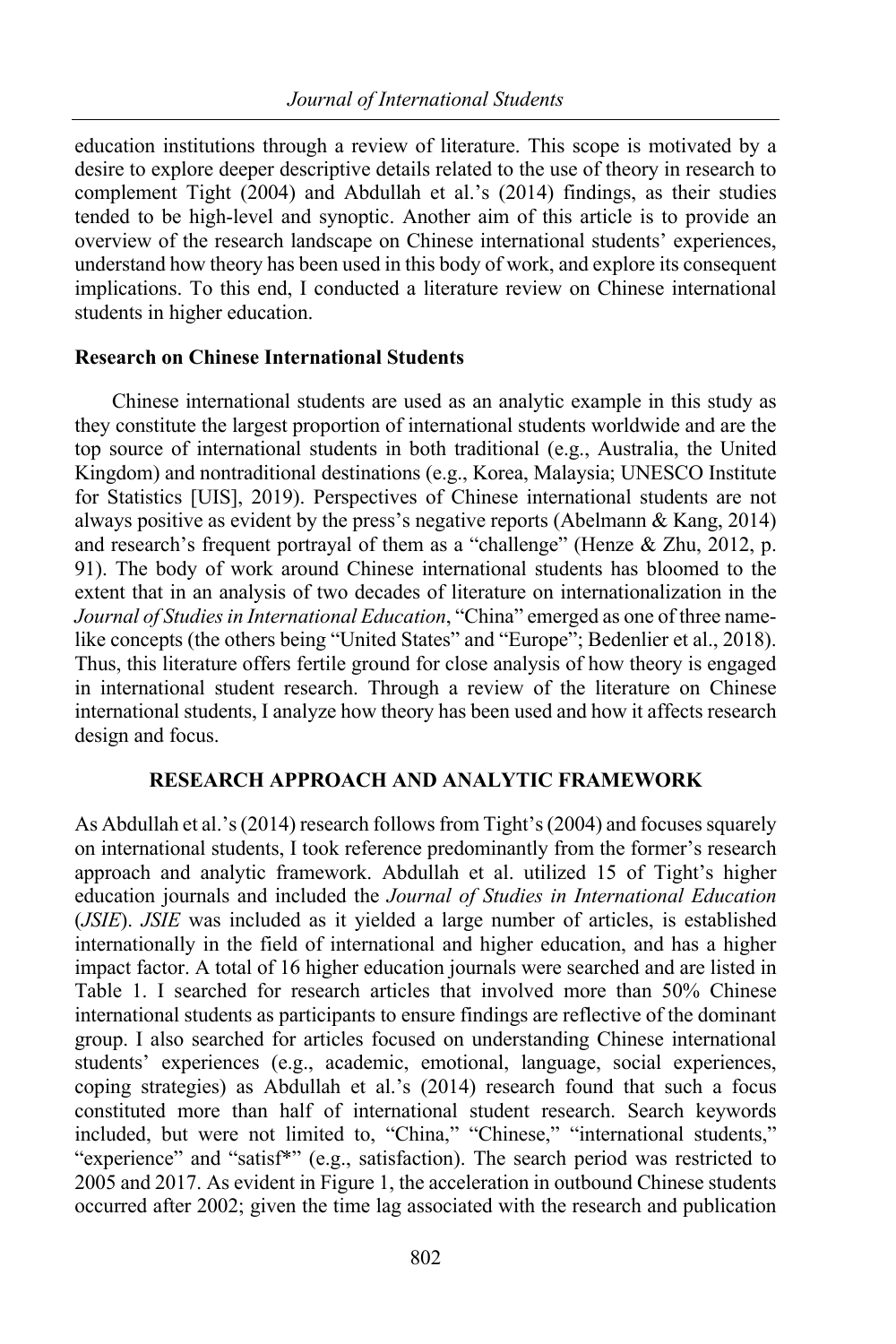process, I included articles from 2005 onward. At the time of writing this article, 2017 was the final year of inclusion as there was no outbound mobility data from China after 2017 (UIS, 2019). I only included articles that utilized qualitative research approaches and review of literature (as with Abdullah et al.), and excluded causal and co-relational research, as such research may approach theory differently. Further, the predominance of qualitative over quantitative research on international students justified this decision (Abdullah et al., 2014).

| Name of journal                                   | Number of articles |
|---------------------------------------------------|--------------------|
| Assessment and Evaluation in Higher Education     |                    |
| <b>Higher Education</b>                           |                    |
| Higher Education Management and Policy            |                    |
| <b>Higher Education Policy</b>                    |                    |
| <b>Higher Education Quarterly</b>                 |                    |
| Higher Education Research & Development           |                    |
| <i>Innovative Higher Education</i>                |                    |
| Journal of College Student Development            |                    |
| Journal of Higher Education                       |                    |
| Journal of Higher Education Policy and Management | 2                  |
| Journal of Studies in International Education     | 10                 |
| Research in Higher Education                      |                    |
| Review of Higher Education                        |                    |
| <b>Studies in Higher Education</b>                |                    |
| Teaching in Higher Education                      | g                  |
| <b>Tertiary Education and Management</b>          |                    |
| Total                                             | 43                 |

# **Table 1: Higher Education Journals Reviewed**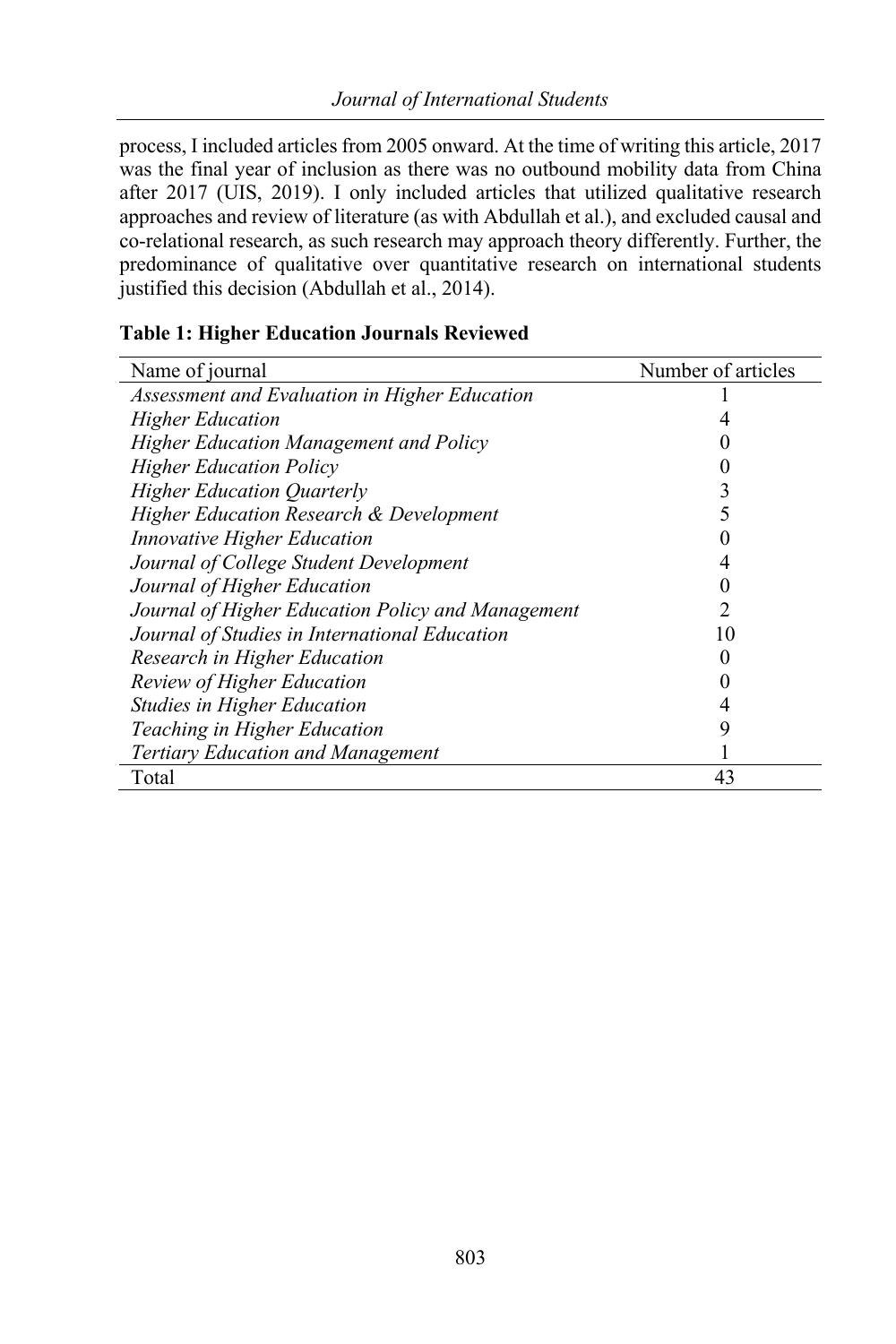

*Note*. Data from *International Student Mobility in Tertiary Education*, by UNESCO Institute for Statistics, 2019 (http://data.uis.unesco.org/#). In the public domain

## **Figure 1: Outbound Tertiary Students from China (1998–2017)**

The search yielded 43 articles in total (see Appendix A). Subsequently, I analyzed these articles using Abdullah et al.'s (2014) indicators. These included: general patterns (herein renamed "publication trends"), location, theoretical perspective, degree of theoretical explicitness, target agent (renamed "participants"), core issue (renamed "research focus"), and method/ologies (Table 2). Given that most of these indicators are fairly self-explanatory and can be inferred from the findings below, I will not elaborate on each. Degree of theoretical explicitness deserves further mention: Using Tight's (2004) guidelines, where theories, paradigms, models, or positionality were overtly stated or a theory was generated, they were classified as "explicit." Where they could be inferred, they were classified as "some," and where there was scant reference or no theory generated, classified as "implicit." Under "research focus," I further broke down my analysis by focus and whether problems participants faced were explained (omitted in Abdullah et al.'s research) as I wanted to explore the theory–research focus nexus. Given that one conceptual premise of this article is the intimate relationship between theoretical perspectives and research design and findings, such an analysis offered me the platform to deepen this discussion, which was underexplored in Abdullah et al.'s and Tight's work as they focused on more macro analyses. I omitted analysis on some of Abdullah et al.'s indicators: For example, "author details" was omitted as many authors had transferred across institutions rendering credible analysis untenable, and "intercultural review" whether present or absent—was omitted as I subsumed it under theoretical perspective. Unlike Abdullah et al., it was not a critical part of my conceptual framing.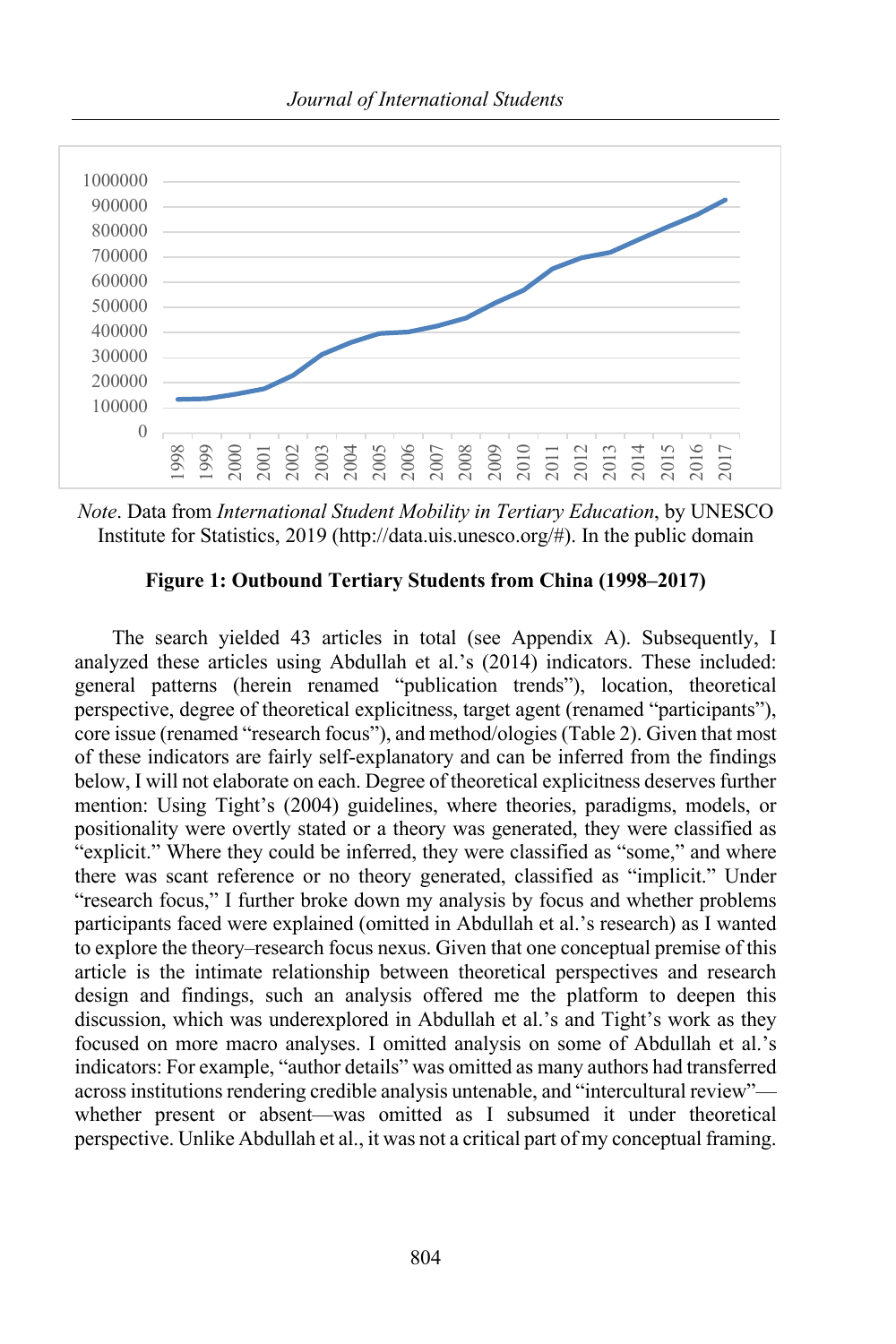| Type of analysis                  | n              | $\frac{1}{2}$                              |
|-----------------------------------|----------------|--------------------------------------------|
| Total number of articles          | 43             |                                            |
| Publication period                |                |                                            |
| 2010 and before                   | 14             | 33                                         |
| Post 2010                         | 29             | 67                                         |
| Theoretical explicitness          |                |                                            |
| Explicit                          | 17             | 39                                         |
| Some evidence                     | 14             | 33                                         |
| Implicit                          | 12             | 28                                         |
| Method/ologies                    |                |                                            |
| Interviews                        | 36             | 84                                         |
| Survey/questionnaires             | 17             | 39                                         |
| Artefacts/document analysis       | 6              | 14                                         |
| Focus group                       | 6              | 14                                         |
| Journals/reflections              | $\overline{2}$ | 5                                          |
| Review of literature              | 1              | $\frac{2}{2}$                              |
| Observations                      | 1              |                                            |
| Dataset                           | $\theta$       | $\overline{0}$                             |
| Location                          |                |                                            |
| <b>UK</b>                         | 11             | 26                                         |
| Australia                         | 7              | 16                                         |
| <b>USA</b>                        | 7              | 16                                         |
| New Zealand                       | 5              | 12                                         |
| Canada                            | $\overline{4}$ | 9                                          |
| Multiple locations                | 3              | $\overline{7}$                             |
| Singapore                         | $\overline{2}$ | 5                                          |
| Belgium                           | $\mathbf{1}$   |                                            |
| Denmark                           | 1              | $\begin{array}{c} 2 \\ 2 \\ 2 \end{array}$ |
| Hong Kong / Macau                 | 1              |                                            |
| South Korea                       | 1              | $\overline{2}$                             |
| Participants                      |                |                                            |
| Undergraduates                    | 8              | 19                                         |
| Graduates (master's and doctoral) | 20             | 47                                         |
| Across all levels                 | 11             | 25                                         |
| Not stated                        | 4              | 9                                          |

**Table 2: Analysis of Journal Articles Around Chinese International Students' Experiences**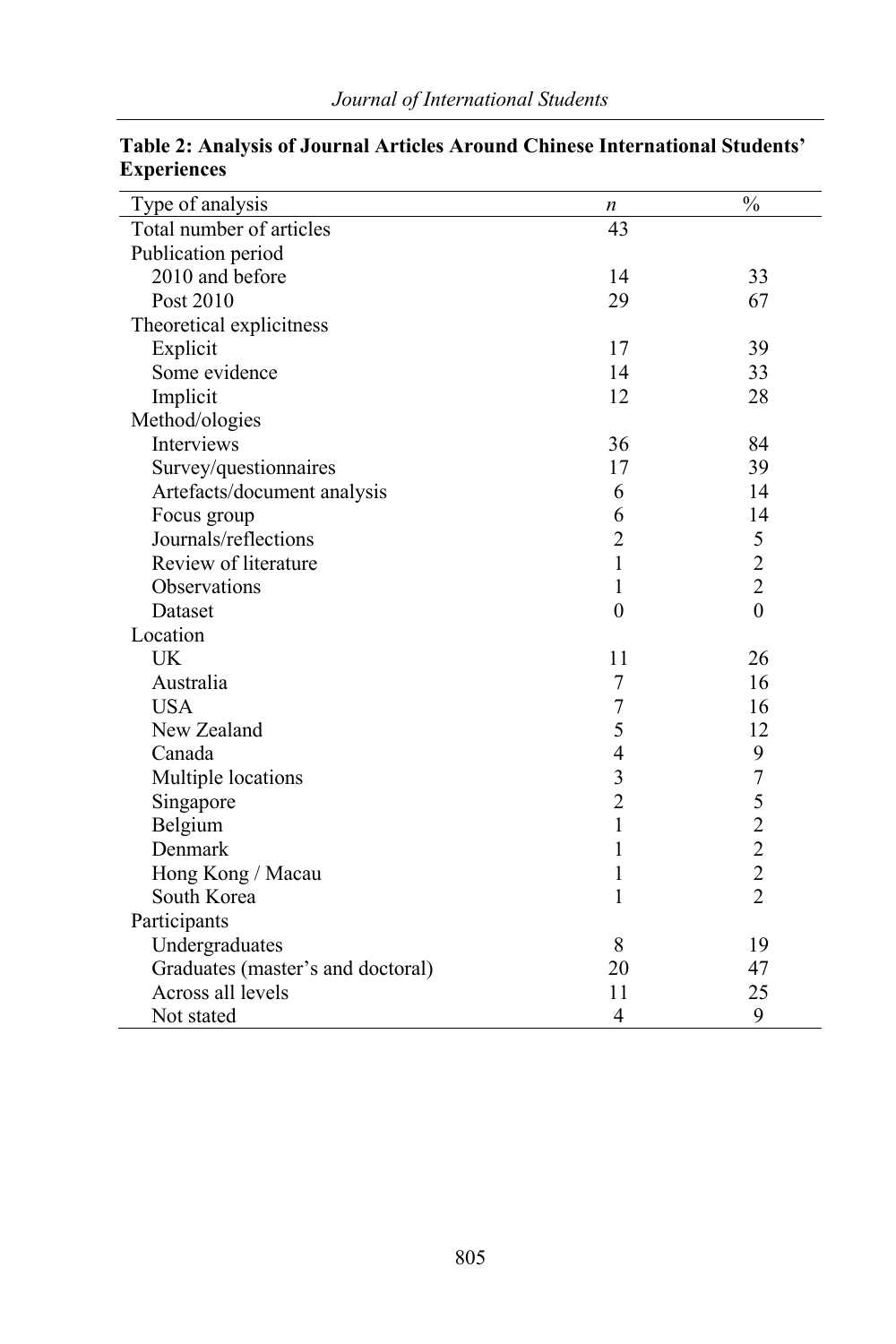## **RESULTS**

Findings clustered around three main categories: frequency and research design, theoretical engagement, as well as theory and research focus.

## **Frequency and Research Design**

#### *Publication Frequency*

Since 2005, there has been growing research around Chinese international students, as evident in the trend line in Figure 2, with an average of 2.3 articles published per year from 2005 to 2010, rising to 4.1 articles per year after 2010. The year 2010 is used as a divider as it is close to the midpoint of 2005-2017. Thirty-three percent of the articles were published on or before 2010, with publications more than doubling (67%) post 2010 (Table 2). This trend mapped against the increase of Chinese international students worldwide, illuminating growing interest among researchers in this population.



**Figure 2: Number of Articles on Chinese International Students, 2005–2017**

## *Methodologies*

The most popular data collection method was interviews (84%), followed by survey/questionnaires (39%; data in survey/questionnaires are used for descriptive, not causal/correlational, purposes), and focus group (14%; Table 2). Rarely were observations (2%) and journals/reflections (5%) used. Qualitative researchers predominantly relied on self-reported data (interviews, surveys, focus groups),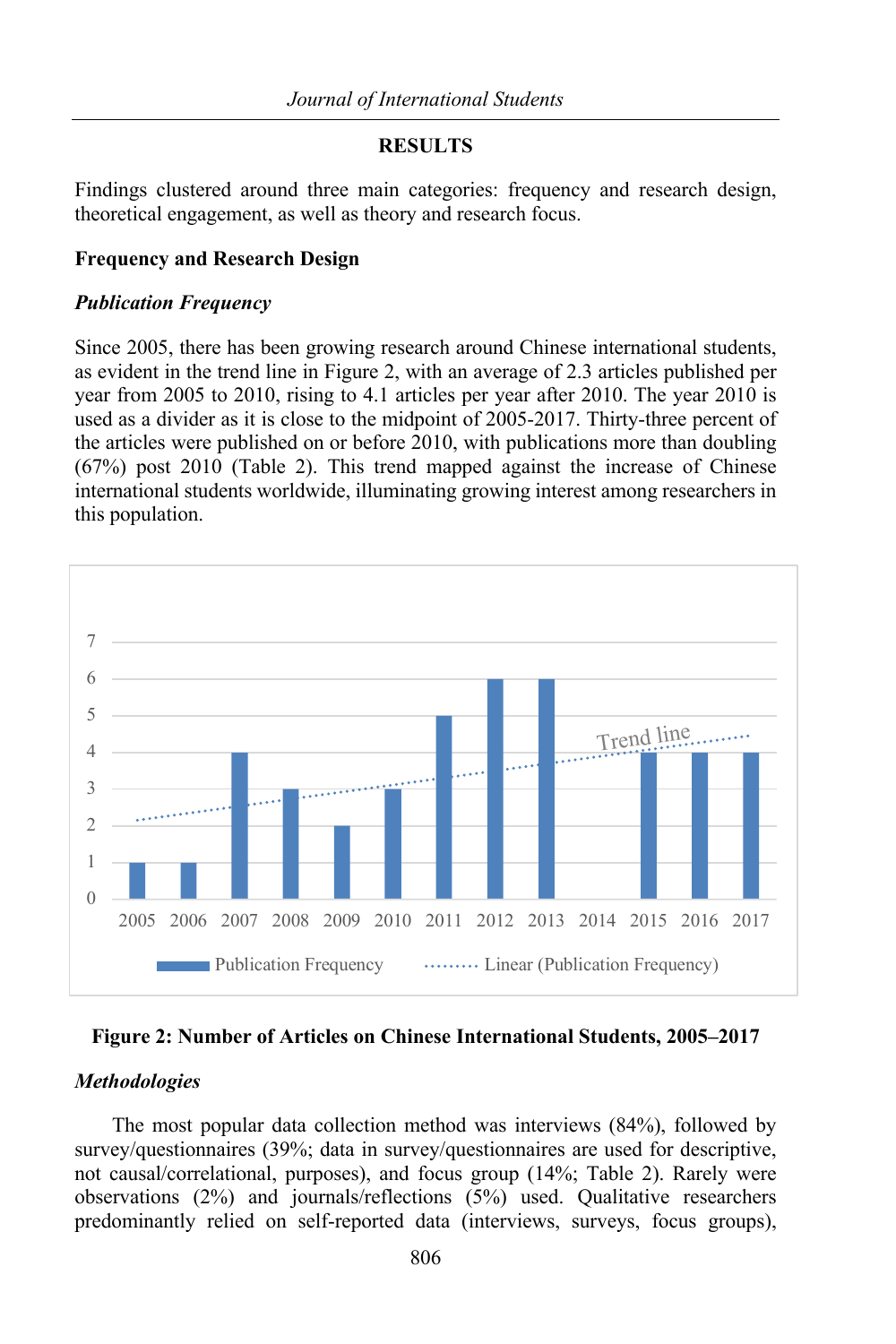privileging the role of the participant and rarely embedding themselves in participants' natural contexts to observe the world through participants' eyes.

#### *Participants Involved*

Existing studies tended to involve graduate students (47%) more than undergraduates (19%), with 25% of the studies involving both levels (Table 2), pointing to comparatively fewer studies understanding undergraduates. Graduate students include both master's and doctoral students.

#### *Location of Study*

The country where most studies was located is the United Kingdom (26%), followed by Australia (16%) and the United States (16%), Canada (9%), and New Zealand (12%; Table 2). More studies were located in traditional destinations (e.g., the United Kingdom, Australia, the United States, New Zealand, Canada) than nontraditional ones like South Korea (2%) and Hong Kong or Macau (2%). Two thirds of the studies in nontraditional locations were done in recent years, reflecting the increasing regional movements of international students.

#### **Theoretical Engagement**

#### *Theoretical Explicitness*

Twenty-eight percent of all articles did not explicitly state the theory used or generated, 33% provided some evidence, while 39% was theoretically explicit (Table 3).

#### *Theories Used in Articles*

Thirty-three articles incorporated theories from different paradigms (see Table 3). Theories around sociocultural perspectives or how the sociocultural environment influences human development (Lave & Wenger, 1991; Vygotsky, 1978) were most popular, with 13 out of 33 (39%) articles using them. In particular, those relating to Chinese international students' learning vis-à-vis an analysis of their Confucianheritage-culture were commonly used (Cortazzi & Jin, 1996; Watkins & Biggs, 1996). Theories around acculturation, by scholars like Berry (1997) and Ward et al. (2001), suggesting that changes within the cultural and social environments trigger modifications in how and how well individuals respond to the environments psychologically, were almost as popular (33%). Identity theories—theories related to one's formation of self or sense of self within a group—were also used (15%) and spread across aspects as wide as graduate school socialization (Golde, 1998), neonationalism and neo-racism (Gingrich, 2006; Lee et al., 2017), and space or education as identity construction (Kostogriz & Peeler, 2007; Moore, 2004). Internationalization theories, exploring how institutions incorporate a global or intercultural dimension into their mission and programs, were used (Altbach & Knight, 2007; Leask, 2005), albeit not commonly (12%).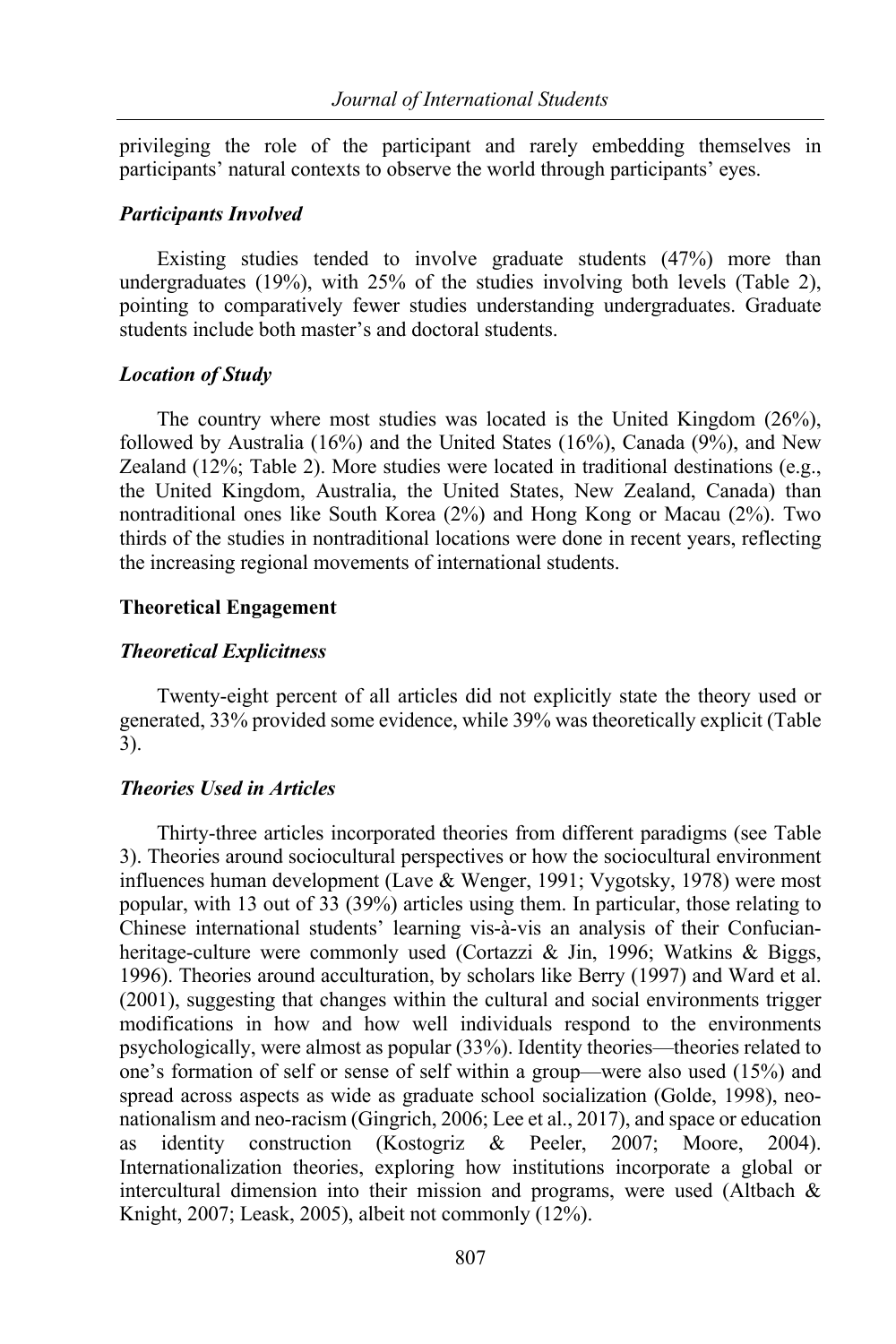| <b>Theories</b>                                      | <b>Theorists</b><br>No.                                        |                          |  |  |
|------------------------------------------------------|----------------------------------------------------------------|--------------------------|--|--|
| Theories related to sociocultural perspectives       |                                                                |                          |  |  |
| Cultures of learning                                 | Cortazzi & Jin (1996), Durkin (2008)                           |                          |  |  |
| Chinese learner / student<br>approaches to learning  | Watkins & Biggs (1996), Marton &<br>Säljö (1976)               | $\overline{\mathcal{L}}$ |  |  |
| Sociocultural theory of learning                     | Lave & Wenger (1991), Vygotsky<br>(1978)                       | 3                        |  |  |
| Theories related to acculturation                    |                                                                |                          |  |  |
| Acculturation                                        | García (2001), Berry (1997), Kim<br>(2001), Ward et al. (2001) | 11                       |  |  |
| Theories related to identity                         |                                                                |                          |  |  |
| Neo-nationalism / neo-racism                         | Lee (2017), Gingrich (2006)                                    | 1                        |  |  |
| Social identity theory                               | Tajfel (1978)                                                  | 1                        |  |  |
| Graduate school socialisation                        | Golde, 1998                                                    | 1                        |  |  |
| Education and space as identity<br>construction      | Moore (2004), Kostogriz & Peeler<br>(2007)                     |                          |  |  |
| Wholeness                                            | Halliburton (1997)                                             | 1                        |  |  |
| Theories related to internationalization and quality |                                                                |                          |  |  |
| Internationalization                                 | Altbach & Knight (2007)                                        | $\overline{2}$           |  |  |
| Curriculum internationalization                      | Leask $(2005)$                                                 | 1                        |  |  |
| Quality management                                   | Garvin (1987)                                                  | 1                        |  |  |
| Total                                                |                                                                | 33                       |  |  |

## **Table 3: Summary of Commonly Used Theories**

*Note*. No. = Number of articles using theory

It is evident through this examination of the types of theories most commonly explicated that there is a keen focus on acculturation and sociocultural approaches to understanding Chinese international students' experiences. Simply put, acculturation theories can be categorized into two main types: psychological or group acculturation. Psychological acculturation studies individuals' mental health as they transit into the host or dominant cultural group (Berry, 1997; Ward et al., 2001). How well individuals cope depends on factors like age, personality, education, and cultural distance (e.g., language, religion). Group acculturation studies the changes in the culture of the minority group when in contact with a dominant or host culture. Strategies and outcomes of group acculturation are typically interpreted as how an individual fuses one's own culture with a host/dominant culture and exists along a continuum from assimilation or integration to marginalization or separation,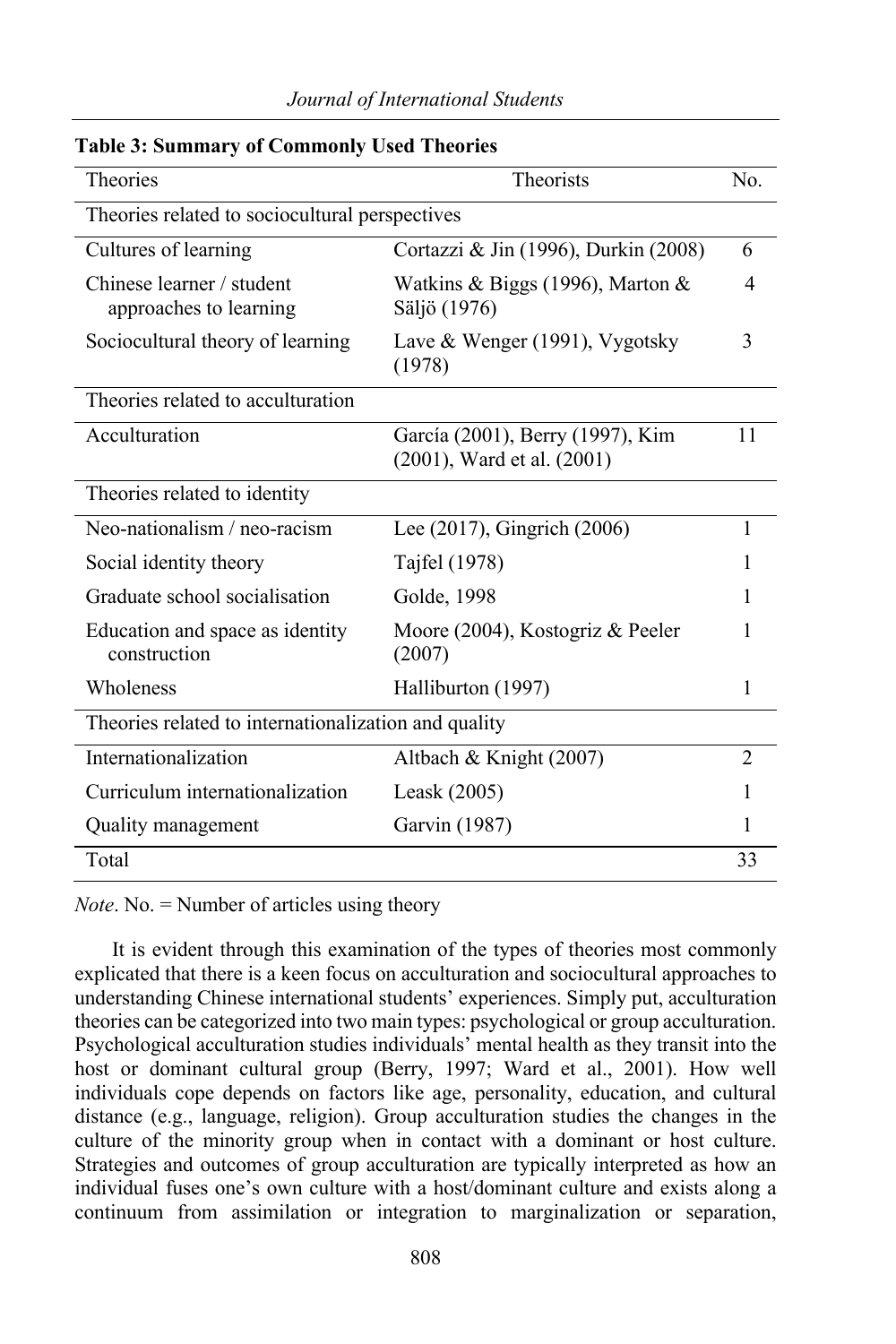suggesting acculturation is not essential for survival. Acculturation theories privilege the understanding of individuals' or groups' mental health and cultural identity with comparatively less emphasis on understanding the details of how an environment shapes human development and behavior. Conversely, sociocultural approaches tend to highlight the environmental milieu and how human development is dialectically related to sociocultural contexts. Simultaneously, an examination of the process of enculturation—or acquisition of one's culture for survival—is prioritized. Rooted in both anthropology and psychology, sociocultural theories see human development as a social process (Lave & Wenger, 1991; Vygotsky, 1978). By extension, learning is a process of cultural production. For instance, Chinese students expect a good teacher to have deep knowledge, while Chinese teachers expect a good student to be hardworking. These expectations align with Confucian values—like respect for elderly and emphasis on hierarchy and hard work—that undergird the Chinese culture (Cortazzi  $\&$  Jin, 1996). Thus, sociocultural theories privilege understanding both the environment and social processes together with human development.

#### **Theory and Research Focus Nexus**

Most articles (60%) focused primarily on problems or challenges Chinese international students faced in universities outside China (Table 4). Of these, 26 articles focused primarily on problems or challenges, and only 38% of the authors attempted to provide extended explanations for why international students faced those problems or challenges.

| Type of analysis          | Frequency      | $\frac{0}{0}$ |
|---------------------------|----------------|---------------|
| Focus                     |                |               |
| Problems/Challenges       | 26 out of 43   | 60%           |
| Changes/Agency            | 17 out of 43   | 40%           |
| Problem explained         |                |               |
| <b>Yes</b>                | 10 out of $26$ | 38%           |
| No                        | 16 out of 26   | $62\%$        |
| Studies on changes/agency |                |               |
| 2010 and before           | 7 out of 17    | 41%           |
| Post 2010                 | 10 out of 17   | 59%           |

## **Table 4: Analysis of Articles**

Compared to articles focused primarily on problems or challenges, fewer (40%) examined changes in Chinese international students by acknowledging their agentic potential—i.e., illustrating the active ways by which they respond to their environment and adapt their beliefs, values, or actions. Of these, 59% were published after 2010, suggesting a movement toward a more fluid way of representing Chinese international students' experiences over the past decade.

Different types of theories appeared associated with different research foci. Of the 11 articles that used acculturation theories, eight focused solely on problems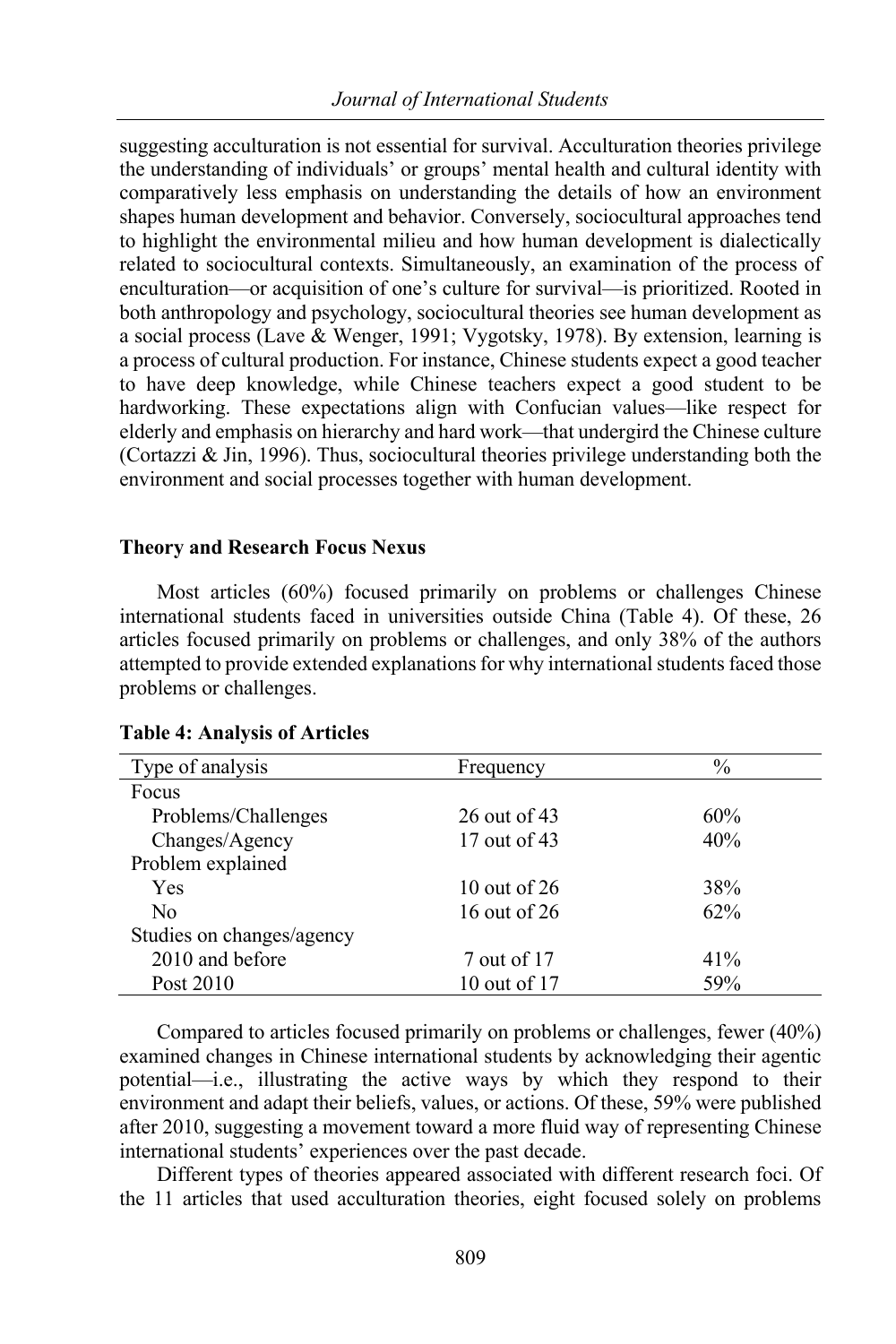Chinese international students faced, while three incorporated perspectives around international students' agency. On the other hand, of the 13 that used socioculturalrelated theories, four focused solely on problems, while nine incorporated findings around international students' agency. Sociocultural theories, with their focus on the dialectical relationship between humans and the environment, appeared to predispose researchers to more empathetic or asset-based ways of understanding their participants, hence the attention on international students' agency. Alternatively, one could argue that researchers who privilege sociocultural ways of seeing choose such theories to frame their research. This finding around the relationship between theories used and research foci illustrates how theories frame research questions and focus, just as research questions and focus lend themselves to particular ways of looking at the world (Denzin & Lincoln, 2005; Maxwell, 2005; Merriam, 2002).

## **DISCUSSION**

I urge that as researchers, we weigh and explicate the place of theory in our work, and, in cases where theory is not made explicit, be candid about the limitations of our research. Indeed, this review of literature is limited in these ways: First, the review of studies around Chinese international students is nonexhaustive and a search in discipline-specific journals may yield research with different theoretical engagement. Hence, findings from this study may not be transferable outside the higher education context within which this literature review is situated. Second, the review is scoped around Chinese international students' research, and caution will be needed in considering its relevance to other international students. Third, this literature review is limited to qualitative studies. While the expansion of the literature review to comprise all international students and the inclusion of quantitative research would have deepened this discussion, space limit in a journal article and resource constraints render this a separate project. Finally, the article is premised on the assumption that absolute objectivity is elusive in qualitative research. Yet, to achieve theoretical pluralism, I acknowledge that there may be ways of approaching research through other lenses that reflect, arguably, absolute objectivity; this affords an area for future exploration by scholars.

Notwithstanding the abovementioned limitations, this literature review found interesting patterns in current research on Chinese international students' experiences. Twenty-eight percent of the articles on Chinese international students' experiences were atheoretical in nature, suggesting a departure from Tight's (2004) and Abdullah et al.'s (2014) findings that 58% and 66% of articles they reviewed, respectively, were atheoretical. Thirty-nine percent of articles in this study saw explicit use of theories, presenting an increase from Tight's 26% (no data available from Abdullah et al.'s study). These patterns of departure could be due to, among other reasons, different interpretations of theoretical explicitness, the incorporation of more recent research that sees growing theoretical awareness, or a keener appreciation of theory among researchers working on Chinese international students. After all, Tight's (2004) research only examined articles in the year 2000, and the field might have developed rapidly since.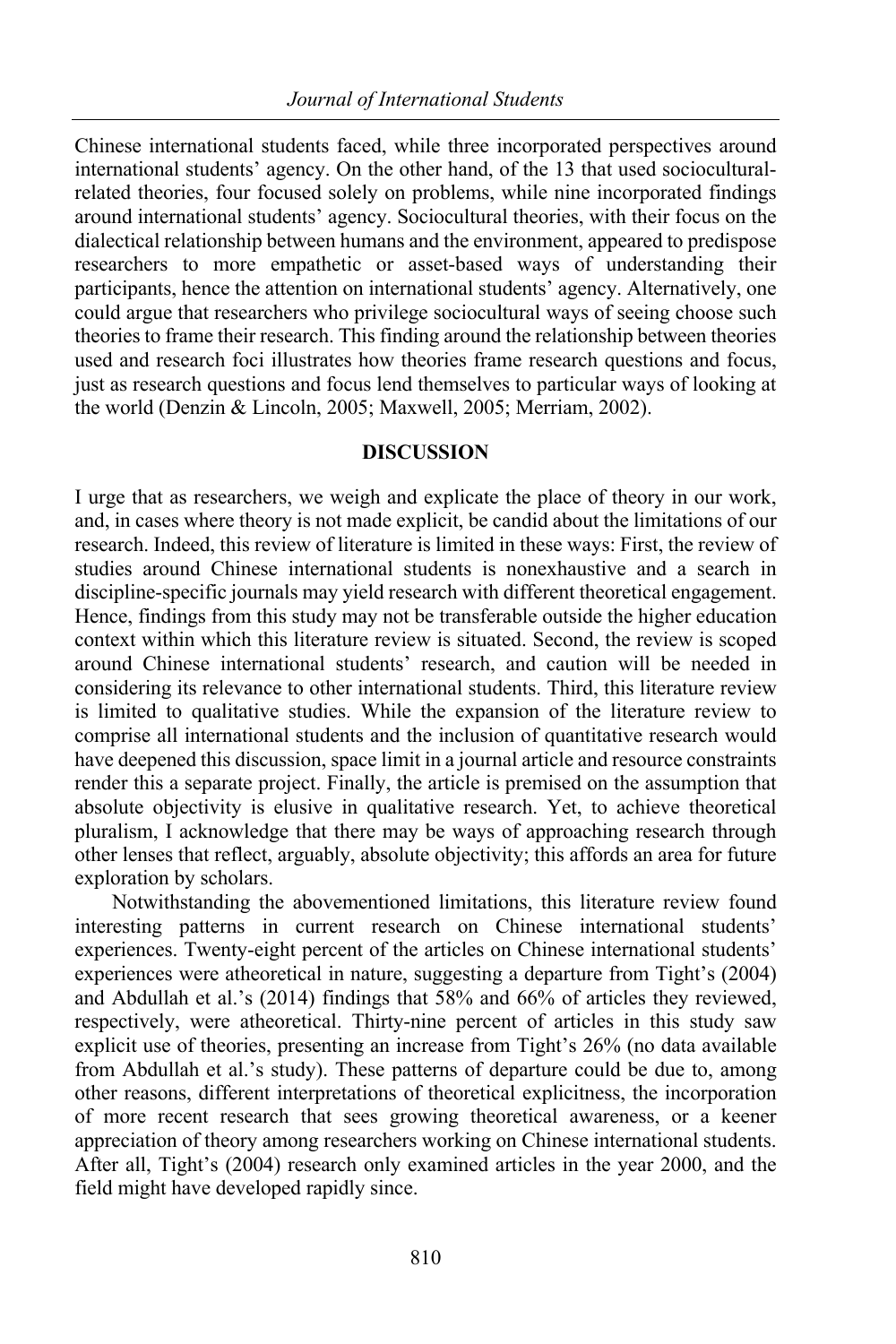Yet, that only 39% of articles around Chinese international students explicitly used theories to frame their studies or engaged in extended discussion around theories and theory generation warrants concern about the continued limited role theory plays. The limited role of theory can also affect research design. For instance, undergraduates and graduates were often examined as a group, revealing assumptions that their experiences are interchangeable. However, scholars have proven otherwise, citing differing maturity, motivations, and length of study between the two groups (Heggins & Jackson, 2003). Likewise, given that theory was rarely generated, it is unclear how insights from such research can move beyond its contextual boundaries. Related questions to ask around this include: How should we interpret findings of Chinese international students bounded by a single location of study? What assumptions are we making when most studies around Chinese international students reside in a single location and comparative cases are rare? Further, why does the highest percent of studies reside in the United Kingdom (26%) and not the United States (16%), even though cumulative total Chinese student population between 2005 and 2017 in the United Kingdom was only one-third (693,351) that in the United States (2,017,124; UIS, 2019)? One could argue that perhaps it is because, in relative terms, international students comprise a higher percent of total student population in the United Kingdom (2017–2018: 19.6% in the United Kingdom compared to 5.5% in the United States; Institute for International Education, 2018; Universities UK International, 2019), making them more keenly felt and, thus, researched in the United Kingdom than the United States. On the other hand, one could also question if this might reflect something about U.K. versus U.S. scholars' assumptions of and interests in Chinese international students. Other questions around the limited role of theory worth considering are: To what extent might the low use of journals and reflections in research (4%) reflect our attitudes that Chinese international students are a group to be researched on and not researched with (Heng, 2018)? How might the incorporation of different research paradigms or theoretical framework, e.g., participatory research or feminist lens, affect research design and, eventually, perspectives about international students?

Research around Chinese international students' experiences tended to focus on students' problems or challenges  $(60\%)$ , rather than the changes or agency  $(40\%)$  they exhibit. That articles around problems or challenges outnumbered those around changes or agency points to the concerns and narratives the higher education research community is engaged in. There appears to be a predominance of "complaints and troubles talk" (Haugh, 2016)—focusing on struggles and problems of Chinese international students mirroring scholars' observations (Abdullah et al., 2014; Ryan, 2011). Further, 62% of the articles focused on problems did not explain or adequately contextualize why these problems exist, echoing Zhang-Wu's (2018) observation about flawed understanding of Chinese international students when limited contextualization takes place. The lack of explicit articulation of theory and researcher's assumptions or paradigms, as well as the low level of engagement in theorizing is disquieting, as it hides and legitimizes researchers' bias. As I had raised in my research (Heng, 2019), without explicating their theoretical assumptions, researchers' use of surface learning approaches to explain second year Chinese international students' drop in academic performance ends up painting a poor view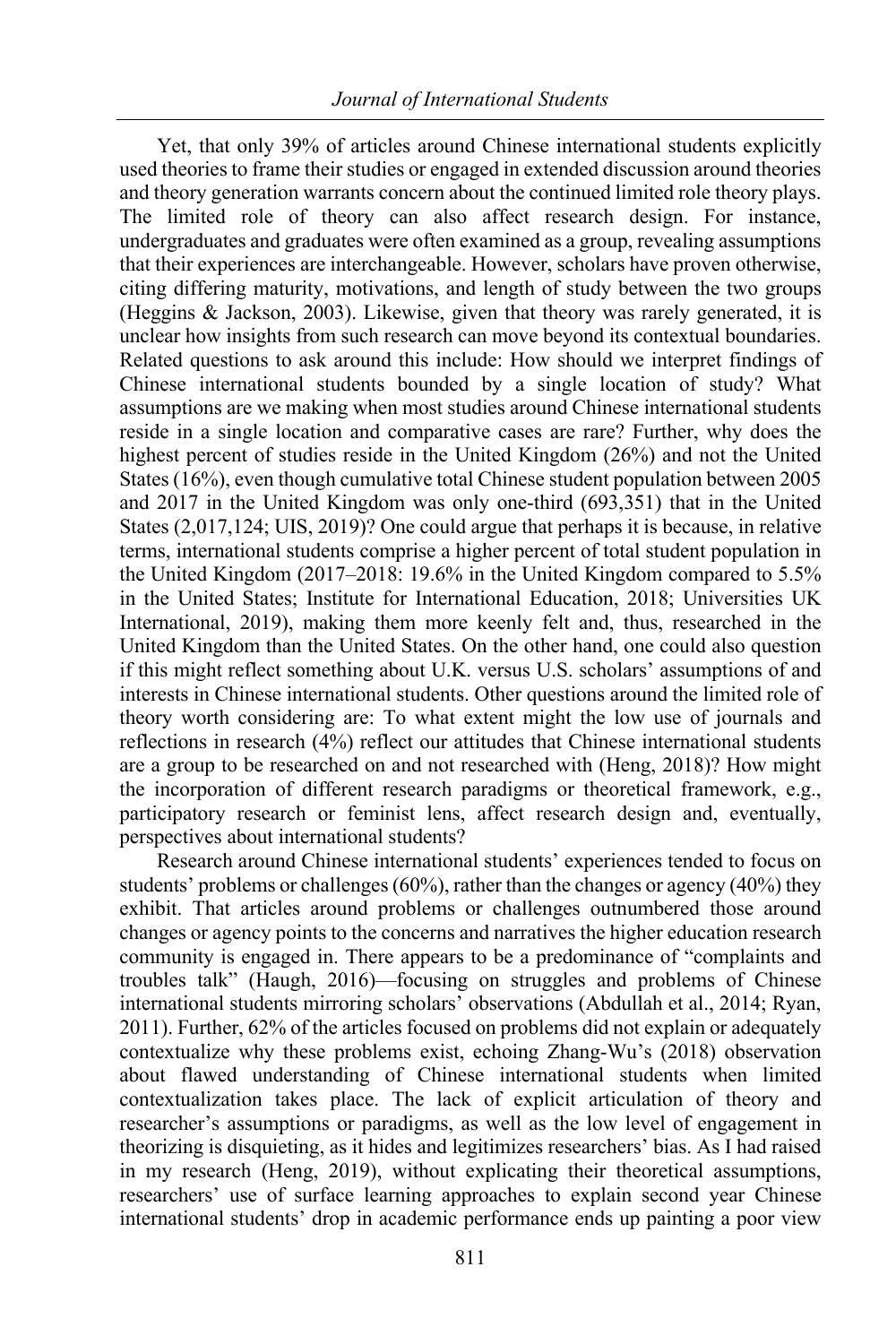of Chinese international students' learning. In contrast, my research found that Chinese international students placed less emphasis on academics in their second year as they had other priorities (e.g., extracurriculars, job searching). Omitting explicit references to theory and relying on "tentative theories" (Maxwell, 2005, p. 33) is risky as research may perpetuate an impression that Chinese international students are inherently problematic and needy. Likewise, ignoring changes and agency in international students may ossify our deficit perspectives of them. These findings support scholars' observations that international students are poorly understood and higher education institutions culpable (Abdullah et al., 2014; Marginson et al., 2010; Ryan, 2011).

Downplaying assumptions, expectations, beliefs, and theoretical frameworks may heighten bias in research and findings, just as unbalanced use of particular theories may tilt findings and omit alternative perspectives. As illustrated above, acculturation theories tend to focus on struggles Chinese international students face. To begin, acculturation theories assume implicitly that adaptation is ideal. The outcomes of the minority group (international students) are seen through the lens of the majority group and problematized when the former fails to adapt. In contrast, sociocultural theories tend to assume the relativity of cultural norms and surface how and why students are different and unveil findings around student agency. These findings foreground the impact of theories on narratives, particularly when certain theories dominate, and generate further questions: What might be the repercussion of a domination of acculturation theories in Chinese international student research where international students' adaptation success is held to the standards of the destination context? What are the implications around how we understand and support Chinese international students in light of such assumptions? Should international students be held to the standards of the destination contexts and bear all the responsibility of adjustment? I further illustrate the implications of theoretical framing on findings using Zhao and Bourne's (2011) research as an example. They combined Kim's (2001) acculturation model with Jin and Cortazzi's (1993) cultural synergy model to create a two-way intercultural learning and adaptation model that framed their investigation of both Chinese students' and British lecturers' adaptations to each other. In adopting such a theoretical framing, the assumptions are that both students and lecturers need to adapt to each other, yielding findings around the adaptation processes of both lecturers and students, and, consequently, implications around how both need to be supported in the internationalization process. Given the intimate relationship between theoretical framing, research design, and findings, I further question: How might the incorporation of different research paradigms or theoretical frameworks—e.g., participatory research or a feminist lens—affect research design and, eventually, perspectives about international students?

To be clear, I am neither arguing that some theories are better than others, nor presuming that the insights around Chinese international students' research is transferrable to all international students. Rather, I ask the questions: What are the repercussions of using different types of theories and not explicitly articulating or generating theories in studies on international students? As a nascent but growing subfield, in what directions might we support the growth of future Chinese (or other) international student research? Extending previous scholars' findings (Abdullah et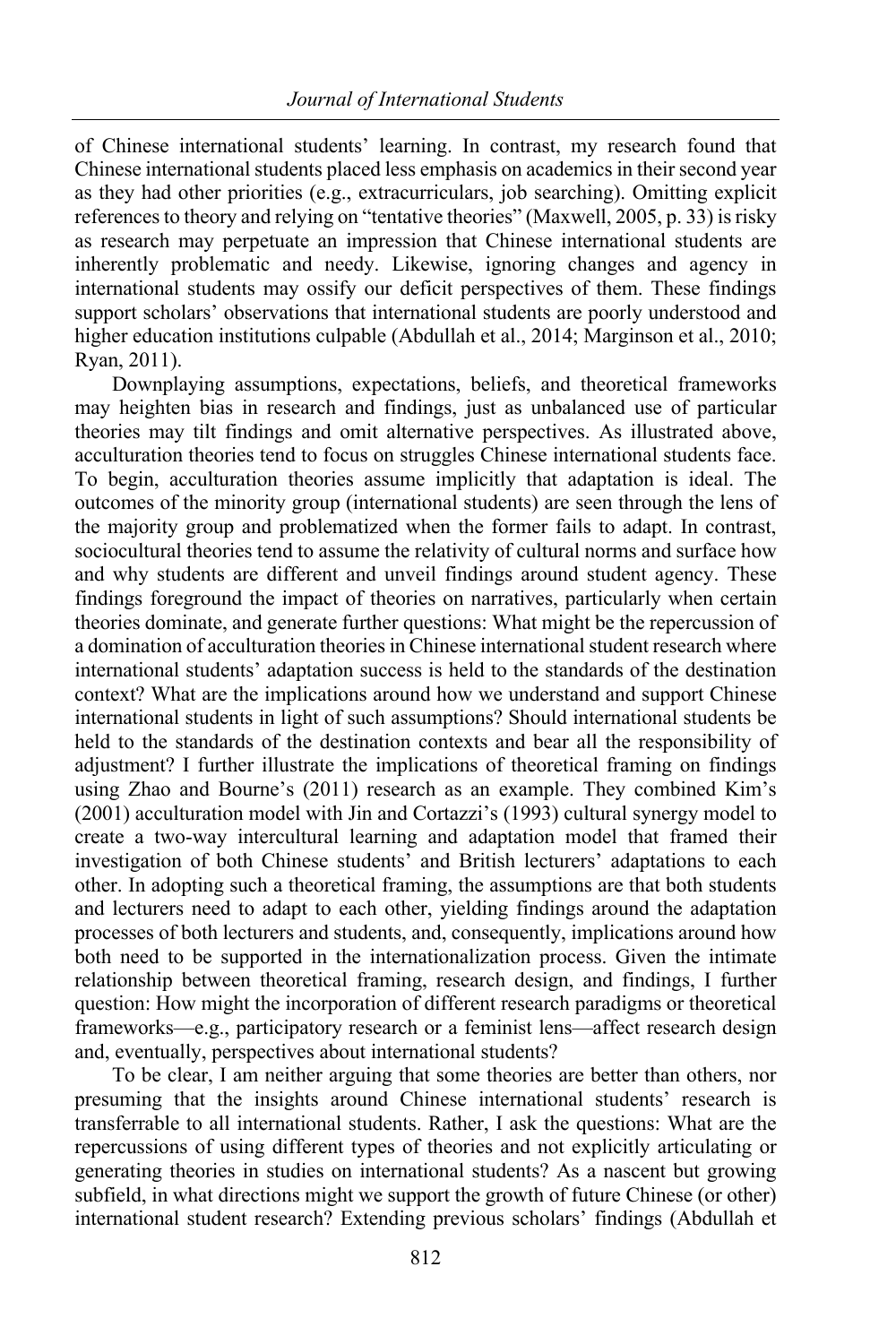al., 2014; Andreotti et al., 2011; Marginson et al., 2010; Ryan, 2011; Stein, 2017; Tight, 2018), I urge the research community to consider how might we engage more explicitly and meaningfully with theories in research and expand theoretical pluralism. As Alford (1998) averred,

Being aware of how your theoretical and empirical choices fall into one or another paradigm of inquiry does not help answer your substantive theoretical and empirical questions, but it may sensitize you to a wider range of choices, regardless of the content of the research question…. help you reformulate your research questions, self-consciously locating them within foreground or background paradigms of inquiry. (p. 52)

Pluralizing theoretical frames can afford us diverse ways of knowing, guarding against narrow views. Perhaps one way of moving beyond "generic qualitative research studies" (Caelli et al., 2003, p.1) that add limited insights to collective knowledge because of repeating analyses and contextual limitation (Abdullah, 2014; Tight, 2018) is to consider more theoretical engagement and diversification. Increased collaborations across institutions and countries, as well as leveraging crossdisciplinary teams might likewise elevate research and help (Chinese) international student research mature.

## **Acknowledgment**

I would like to thank Candace Chow, Gaby Ramia, and anonymous reviewers for their reading and suggestions for improvement. Much gratitude is extended to Lynn Song for her rigorous research support in this study.

## **REFERENCES**

- Abdullah, D., Abd Aziz, M. I., & Mohd Ibrahim, A. L. (2014). A "research" into international student-related research: (Re)visualising our stand? *Higher Education, 67*(3), 235–253. doi:10.1007/s10734-013-9647-3
- Abelmann, N., & Kang, J. (2014). A fraught exchange? U.S. media on Chinese international undergraduates and the American university. *Journal of Studies in International Education, 18*(4), 382–397.
- Alford, R. R. (1998). *The craft of inquiry: Theories, methods, evidence*. Oxford University Press.
- Altbach, P. G., & Knight, J. (2007). The internationalization of higher education: Motivations and realities. *Journal of Studies in International Education, 11*(3– 4), 290–305.
- Andreotti, V., Ahenakew, C., & Cooper, G. (2011). Epistemological pluralism: Ethical and pedagogical challenges in higher education. *AlterNative: An International Journal of Indigenous Peoples, 7*(1), 40–50.
- Bedenlier, S., Kondakci, Y., & Zawacki-Richter, O. (2018). Two decades of research into the internationalization of higher education: Major themes in the journal of studies in international education (1997–2016). *Journal of Studies in International Education, 22*(2), 108–135.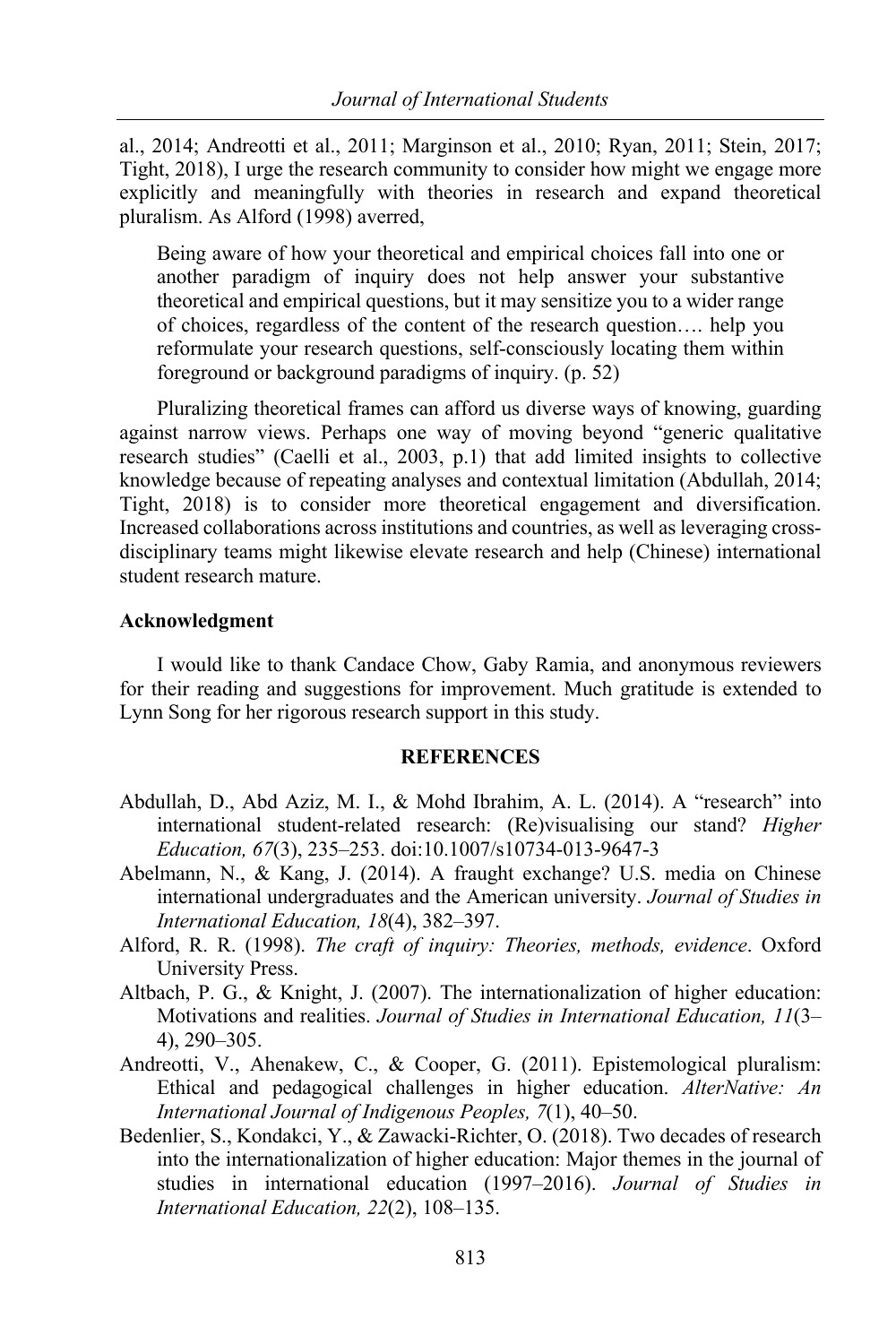- Berry, J. W. (1997). Immigration, acculturation, and adaptation. *Applied Psychology, 46*(1), 5–34.
- Bodycott, P., & Lai, A. (2012). The influence and implications of Chinese culture in the decision to undertake cross-border higher education. *Journal of Studies in International Education, 16*(3), 252–270.
- Caelli, K., Ray, L., & Mill, J. (2003). 'Clear as mud': Toward greater clarity in generic qualitative research. *International Journal of Qualitative Methods, 2*(2), 1–13.
- Cortazzi, M., & Jin, L. (1996). Cultures of learning: Language classrooms in China. In E. H. Coleman (Ed.), *Society and the language classroom* (pp. 169–206). Cambridge University Press.
- Denzin, N. K., & Lincoln, Y. S. (2005). Introduction: The discipline and practice of qualitative research. In N. K. Denzin & Y. S. Lincoln (Eds.), *The SAGE handbook of qualitative research* (pp. 1–32). SAGE.
- Durkin, K. (2008). The middle way: East Asian master's students' perceptions of critical argumentation in UK universities. *Journal of Studies in International Education, 12*(1), 38–55.
- García, E. E. (2001). *Understanding and meeting the challenge of student cultural diversity*. Houghton Mifflin Harcourt.
- Garvin, D. (1987). Competing on the eight dimensions of quality. *Harvard Business Review*, *1987,* 101–109.
- Gingrich, A. (2006). Nation, status and gender in trouble? Exploring some contexts and characteristics of neo-nationalism in Western Europe. *Neo-nationalism in Europe and beyond: Perspectives from social anthropology* (pp. 29–49). Berghahn.
- Golde, C. M. (1998). Beginning graduate school: Explaining first‐year doctoral attrition. *New Directions for Higher Education, 101*, 55–64.
- Guo, Y., & Guo, S. (2017). Internationalization of Canadian higher education: discrepancies between policies and international student experiences. *Studies in Higher Education, 42*(5), 851–868.
- Halliburton, D. (1997). John Dewey: A voice that still speaks to us. *Change: The Magazine of Higher Learning, 29*(1), 24–29.
- Haugh, M. (2016). Complaints and troubles talk about the English language skills of international students in Australian universities. *Higher Education Research & Development, 35*(4), 727–740.
- Heggins, W. J., III, & Jackson, J. F. L. (2003). Understanding the collegiate experience for Asian international students at a midwestern research university. *College Student Journal, 37*(3), 379–391.
- Heng, T. T. (2018). Chinese international students' advice to incoming Chinese first year students: Involving students in conversations with them, not about them. *Journal of College Student Development, 59*(2), 231–237.
- Heng, T. T. (2019). Understanding the heterogeneity of international students' experiences: A case study of Chinese international students in U.S. universities. *Journal of Studies in International Education*, *23*(5), 607–623.
- Henze, J., & Zhu, J. (2012). Current research on Chinese students studying abroad. *Research in Comparative and International Education, 7*(1), 90–104. doi:10.2304/rcie.2012.7.1.90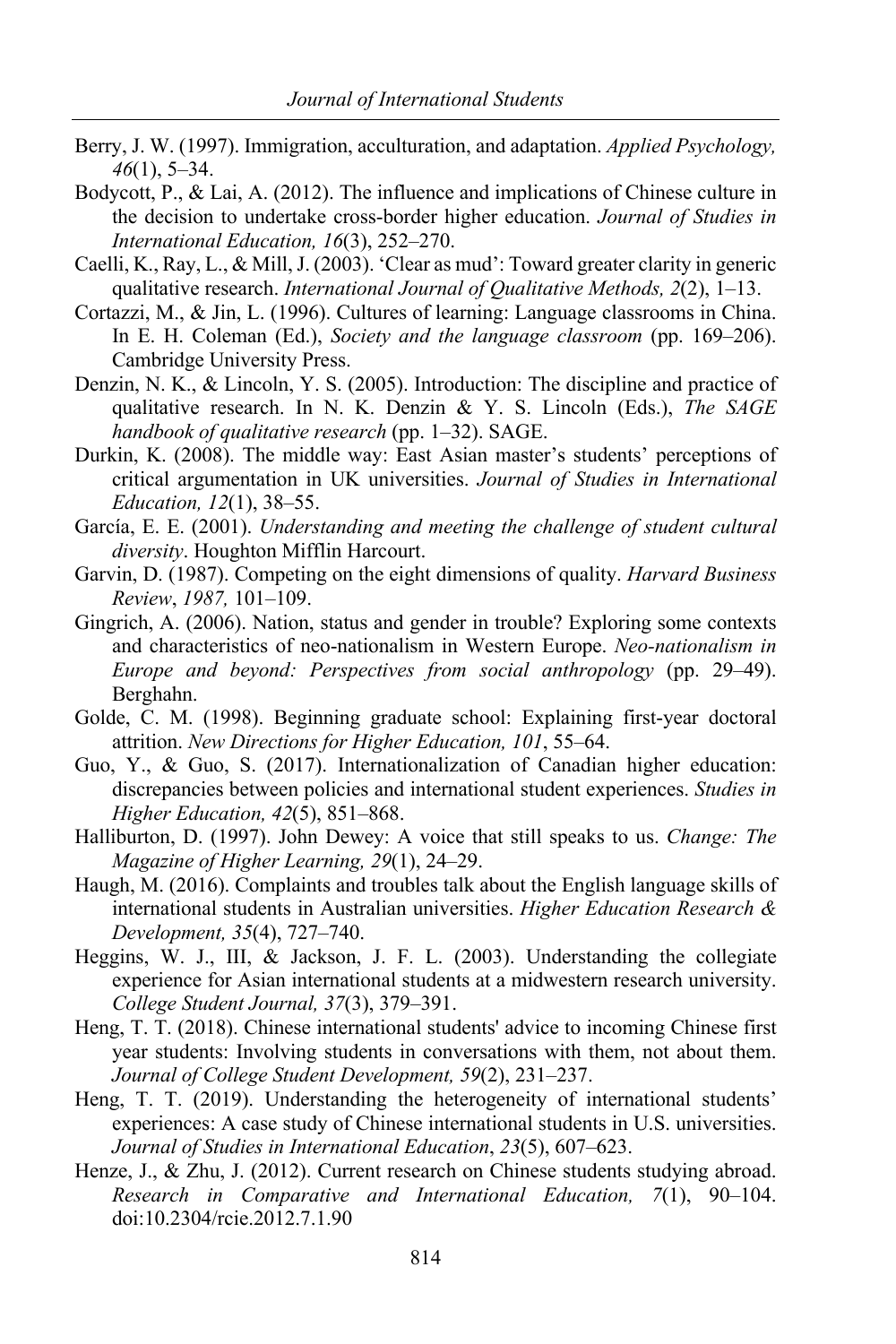- Institute for International Education. (2018). *Open Doors 2018 Fact Sheets*. Retrieved November 1, 2018, from https://www.iie.org/en/Research-and-Insights/Open-Doors/Fact-Sheets-and-Infographics/Infographics
- Jin, L., & Cortazzi, M. (1993). Cultural orientation and academic language use. In D. Graddol, L. Thompson, & M. Byram (Eds.), *Language and culture* (pp. 84–97). Multilingual Matters.
- Kim, Y. Y. (2001). *Becoming intercultural: An integrative theory of communication and cross-cultural adaptation*. SAGE.
- Knight, J. (2004). Internationalization remodeled: Definition, approaches, and rationales. *Journal of Studies in International Education, 8*(1), 5–31.
- Kostogriz, A., & Peeler, E. (2007). Professional identity and pedagogical space: Negotiating difference in teacher workplaces. *Teaching Education, 18*(2), 107– 122.
- Kuhn, T. S. (1970). *The structure of scientific revolutions* (2nd ed.). University of Chicago Press.
- Lather, P. (1992). Critical frames in educational research: Feminist and poststructural perspectives. *Theory into Practice, 31*(2), 87–99.
- Lave, J., & Wenger, E. (1991). *Situated learning: Legitimate peripheral participation*: Cambridge University Press.
- Leask, B. (2005). Internationalisation of the curriculum. In K. Carroll & J. Ryan (Eds.), *Teaching international students: Improving learning for all* (pp. 119– 129). Routledge.
- Lee, J., Jon, J.-E., & Byun, K. (2017). Neo-racism and neo-nationalism within East Asia: The experiences of international students in South Korea. *Journal of Studies in International Education, 21*(2), 136–155. doi:10.1177/1028315316669903
- Marginson, S., Nyland, C., Sawir, E., & Forbes-Mewett, H. (2010). *International student security*. Cambridge University Press.
- Marton, F., & Säljö, R. (1976). On qualitative differences in learning: I—Outcome and process. *British Journal of Educational Psychology, 46*(1), 4–11.
- Maxwell, J. A. (2005). *Qualitative research design: An interactive approach*. SAGE.
- Merriam, S. B. (2002). *Qualitative research in practice: Examples for discussion and analysis*: Jossey-Bass.
- Moore, R. (2004). *Education and society: Issues and explanations in the sociology of education*. Polity.
- Pillow, W. (2003). Confession, catharsis, or cure? Rethinking the uses of reflexivity as methodological power in qualitative research. *International Journal of Qualitative Studies in Education, 16*(2), 175–196.
- Ramia, G., Marginson, S., & Sawir, E. (2013). *Regulating international students' wellbeing*. Policy Press.
- Rocco, T. S., & Plakhotnik, M. S. (2009). Literature reviews, conceptual frameworks, and theoretical frameworks: Terms, functions, and distinctions. *Human Resource Development Review, 8*(1), 120–130.
- Ryan, J. (2011). Teaching and learning for international students: Towards a transcultural approach. *Teachers and Teaching, 17*(6), 631–648.